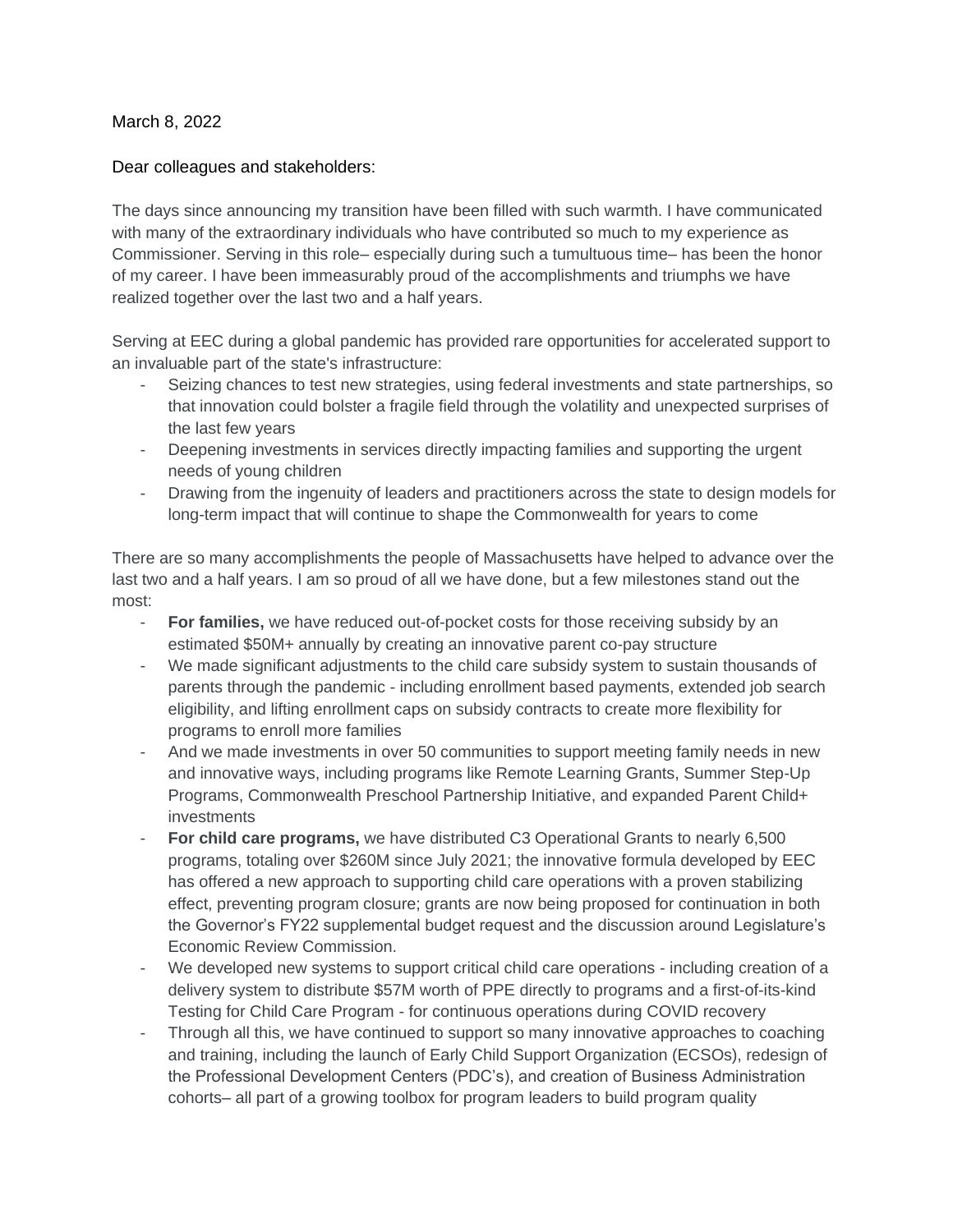- **For Educators,** we implemented many strategies to begin professionalizing this varied workforce and building a pipeline that supports individuals throughout their career, including increasing access to Early Childhood Education scholarships, launching EEC Professional Pathways resources for those entering the field, and design of a Professional Registry
- We streamlined the Background Record Check system, and reduced barriers within the Teacher Qualifications system to provide more flexibility for those entering the field
- We also made many direct financial investments in educator compensation through EEC efforts to raise compensation, including the C3 Operational Grants that are directly supporting increases to educator salaries, benefits, and bonuses
- For the Department, we have seen unprecedented growth in the agency's staffing and budget. To support this growth, we have implemented a restructured organizational chart aligned to strategic plan implementation– representing a critical increase in staffing for the Department. With over 25+ new positions created in the last two years, EEC is well on the path to having the capacity necessary to accomplish its ambitious vision.
- We have developed more structured department communications and regular meeting practices, engaged in cross-unit collaboration to address backlogs and re-orient the work around constituent needs, and built leadership structures within a strong and high functioning executive team to ensure appropriate supervision and support across all units. These structures have been critical investments that help empower each and every staff member to achieve excellence in their role every day.
- And we have adopted deep data driven practices that will inform the work for years to come, including improving our subsidy and budget management, better leveraging technology dashboards across all units, and building data analytics capacity to measure our impact in real-time. I am endlessly impressed with the amount this small-but-mighty team has achieved in such a short amount of time!
- **For the Board,** you adopted a strategic action plan for 2020-2025 that represented the needs of the people of Massachusetts, who informed every initiative, strategy, and goal. I am grateful for the Board's call to devise a plan at the onset of my tenure, and for the support and insights throughout the last two years that have guided the implementation of core strategies.

The role of a Commissioner sits at the intersection of countless divergent perspectives. I worked every day to strive to provide each one a voice in EEC's work. As I make this transition, I wanted to take the opportunity to express my sincere gratitude:

**To the children and families of the Commonwealth:** from the depths of my being, I believe children represent the greatest potential for our society; there is so much to build from in those early, impactful years. It has been a tremendous honor to represent you within state government, and to contribute to a vision for the Commonwealth in which parents are supported as their children's first and most important teachers, and in which children are able to fulfill their potential both now and in the future.

**To the educators and leaders of early education and care programs:** I have never stopped learning from you. Through the pandemic, the recognition of your services to children and families, and the understanding of your role as a critical backbone, has been paramount. The path of rebuilding might be exhausting, but it is well underway – powered by